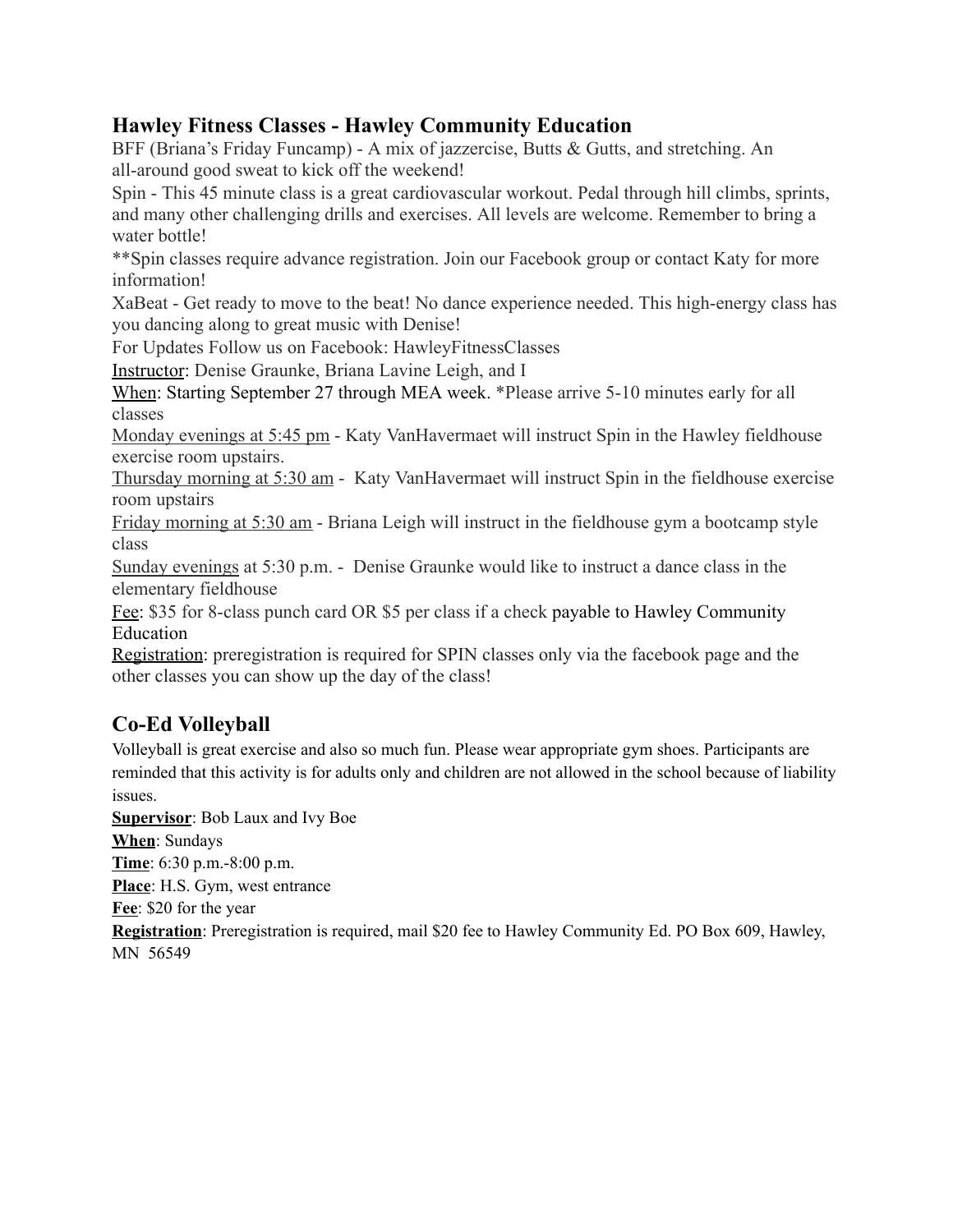# **Adult Basic Education**

Expand your job opportunities and personal satisfaction with Adult Basic Education classes. Instruction is **FREE** and available to adults 17 years or older who wish to earn a high school equivalency diploma or brush up on basic skills. Individual help will be arranged for the following programs.

**High School Equivalency Certificate** (G.E.D.), this program is for those adults who have not completed their high school education and who wish to qualify for a high school equivalency certificate (G. E. D.). **English As A Second Language** (E.S.L.), provides individualized instruction in reading, writing, speaking, and understanding the English language. **Adult Basic Education** (A.B.E.), is designed to improve reading, math, spelling, and writing. **Instructor**: Lisa Ness. **When**: Wednesdays, begins September 22 **Time**: 5:30-8:30 p.m. **Place**: Hawley High School Media Center **Fee**: No Charge **Registration**: Call Lisa at 218-790-8001 or email at [lness@rothsay.k12.mn.us](mailto:lness@rothsay.k12.mn.us)

# **Lego Club**

Clay County 4-H and Community Education team up to provide a space for kids to connect with other kids over LEGOs. Kids will build together, challenge each other and play. We will bring the LEGO bricks, you bring your creativity and design skills. New challenges and fun each week, from desert island creations to drop test and bridge building. Youth will : meet new friends who share an interest in LEGOs, gain confidence in their creativity and building skills, lead activities and present their creations to each other. Everyone welcome. **Dates**: Tuesdays: Jan 25, Feb 1, 8, 15, 22, March 1, 8, 15 **Time**: 3:15 to 4:15 pm **Grades**: 4, 5, 6 **Place**: Tim Pederson's Elementary Classroom **Fee:** \$30 per student, Min 5, Max 20 **Registration**: Preregistration required, Space is limited contact Bill Gottenborg [bgottenborg@hawley.k12.mn.us](mailto:bgottenborg@hawley.k12.mn.us)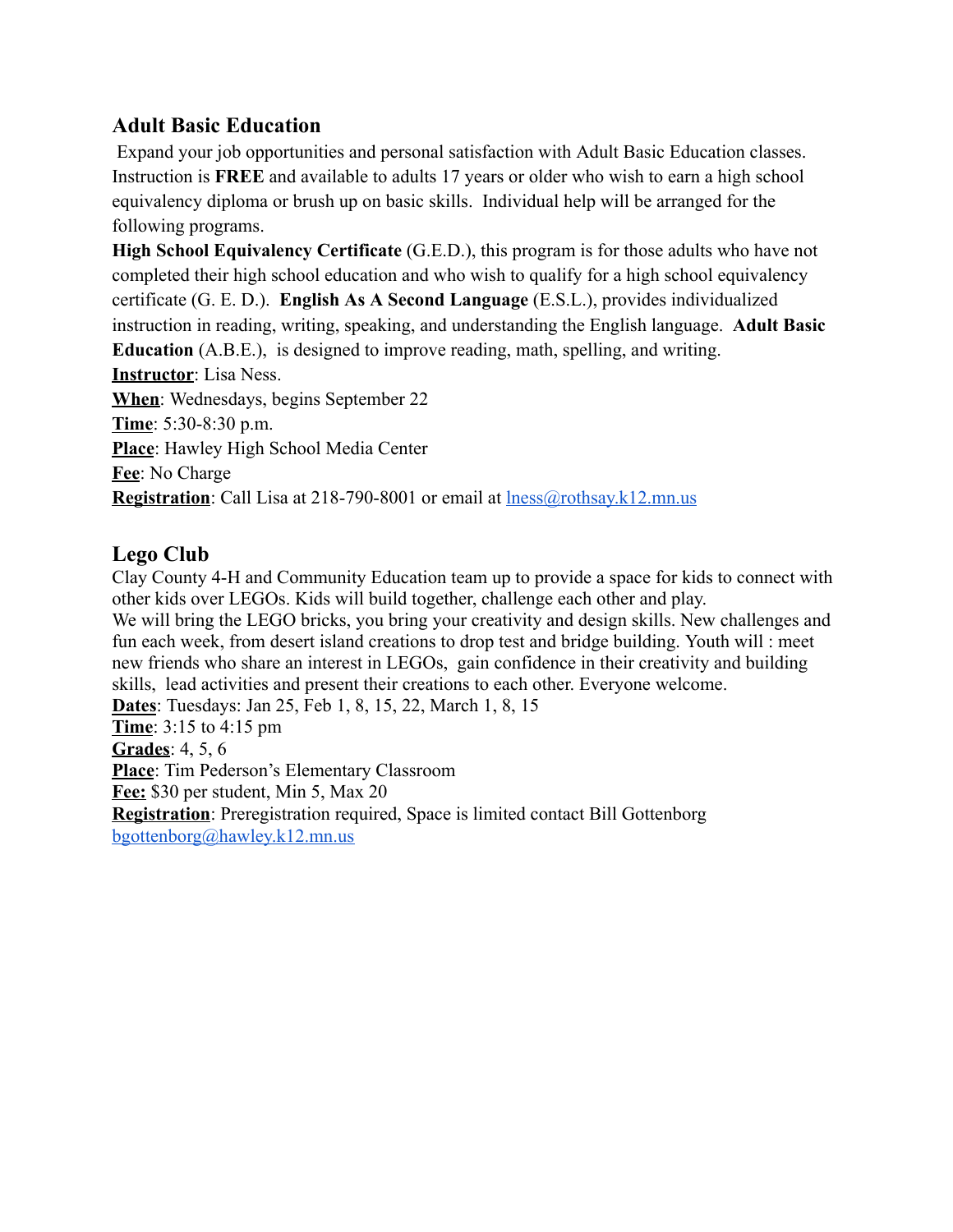## **Successful Seed Starting at Home**

Starting vegetables and flowers indoors gives you a jumpstart to the growing season. The process is simple and only a few supplies are needed. Join Randy Nelson, University of Minnesota Extension Educator, Clay County to learn how easy it is to grow plants from seed in your own home. Topics that will be covered in the webinar include:Container selection, Potting soil, Lighting, Seed starting dates, Watering, fertilizing, and acclimating seedlings. **Dates**: Thursday, February 3 **Time**: 6:30-8:30 p.m. **Place**: zoom at home class **Fee:** \$3 to Hawley Community Education, PO Box 609, Hawley, MN 656549 **Registration**: Preregistration required, contact Bill Gottenborg [bgottenborg@hawley.k12.mn.us](mailto:bgottenborg@hawley.k12.mn.us), please share your email address so you can be contacted with the zoom information.

### **Home Lawn Care**

A healthy lawn is the best defense against weeds. Join Randy Nelson, University of Minnesota Extension Educator, Clay County to learn how to keep your lawn healthy and weed free. Topics that will be covered in the webinar include: Mowing, Fertilizing and Watering **Dates**: Monday, March 7

**Time**: 6:30-8:00 p.m.

**Place**: zoom at home class

**Fee:** \$3 to Hawley Community Education, PO Box 609, Hawley, MN 656549

**Registration**: Preregistration required, contact Bill Gottenborg [bgottenborg@hawley.k12.mn.us](mailto:bgottenborg@hawley.k12.mn.us), please share your email address so you can be contacted with the zoom information.

### **Tree Planting and Maintenance for the Home Gardener**

Planting a tree is an easy way to add value to your home. Join Randy Nelson, University of Minnesota Extension Educator, Clay County to learn about tree selection, soil preparation, planting, watering, fertilizing, and pruning.

**Dates**: Monday, April 4

**Time**: 6:30-8:00 p.m.

**Place**: zoom at home class

**Fee:** \$3 to Hawley Community Education, PO Box 609, Hawley, MN 656549

**Registration**: Preregistration required, contact Bill Gottenborg [bgottenborg@hawley.k12.mn.us](mailto:bgottenborg@hawley.k12.mn.us), please share your email address so you can be contacted with the zoom information.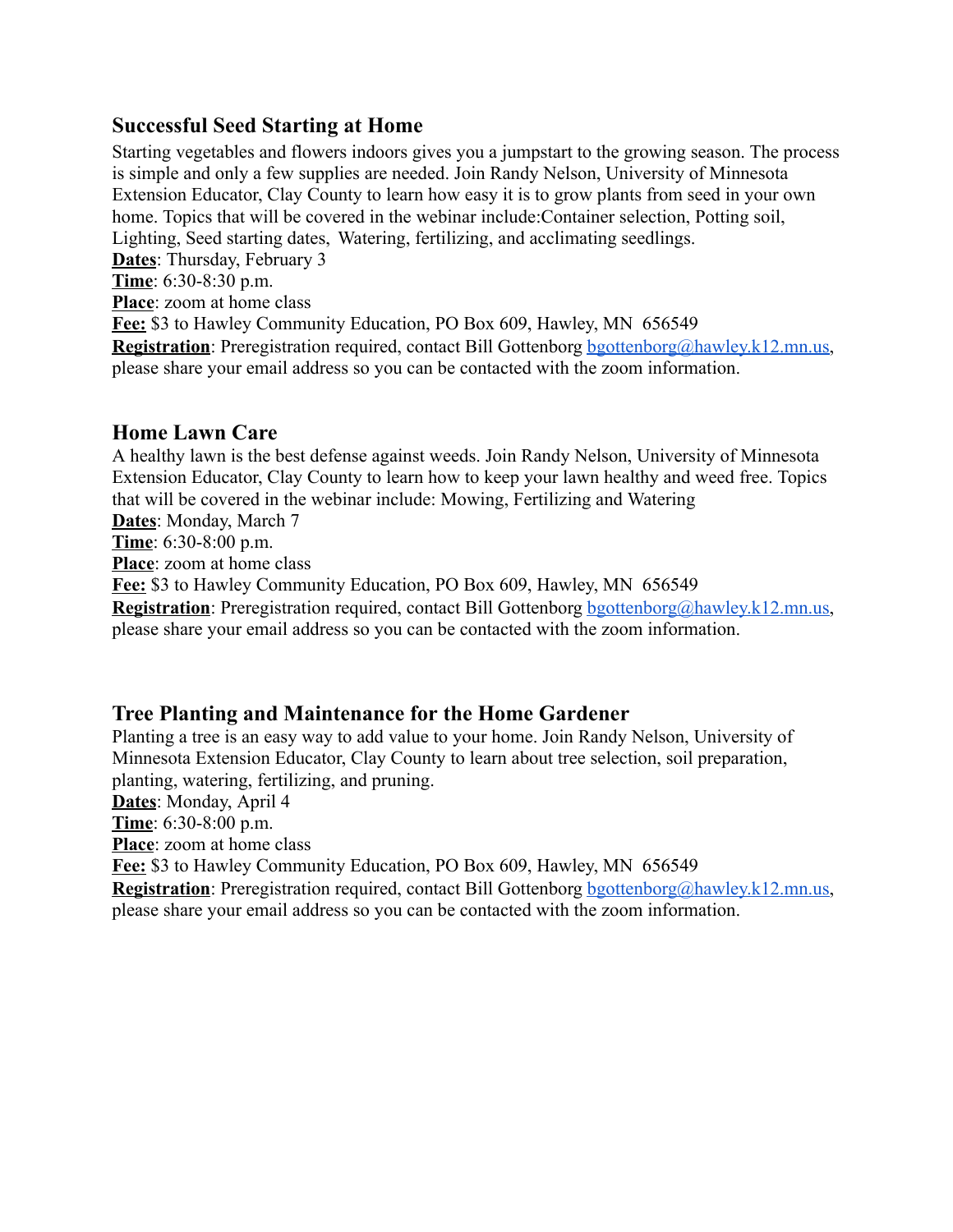# **AARP Defensive Driving Course**

There is a Free Class program that will be running through June 2023 for United HealthCare Supplemental Members that will need to provide their UHC Membership number. This is only for the more expensive Supplemental Plan and NOT Advantage Plans. The Membership Card will specifically state Supplemental on it. Bring your UHC Membership Card with to class as I am supposed to

confirm that it is the Supplement Plan and not Advantage. Please provide your UHC Membership number just as you do the AARP Membership number.

**Dates**: 4 hour class Thursday, April 7, the 8 hour class will be Tuesdays, April 12 and 19 **Time**: 5-9:00 p.m.

**Place**: Hawley High School Room #15, enter south entrance, first classroom on the left.

**Fee:** \$25 for AARP members and \$30 for Non members. The UHC members pay \$5 to cover the host fee to Hawley Community Education, PO Box 609, Hawley, MN 656549

**Registration**: Preregistration required, contact Bill Gottenborg [bgottenborg@hawley.k12.mn.us](mailto:bgottenborg@hawley.k12.mn.us), please share your email.

# **Adult Walking Track**

Hawley has an indoor walking track located at the elementary school field house. Please keep distractions to a minimum if there are practices for School teams taking place in the gym below. This activity is for adults only and children are not allowed in the school, because of liability reasons. However, students in grades 7-12 will be allowed to use the track for running Monday-Friday from 3:15-5:00 p.m., running will be in the outside lane and walkers the inside 2 lanes.

**When**: Monday – Friday, days school is in session.

**Time**: 6-8:00 a.m. and 3:30-10:00 p.m.

**Place**: Elementary Fieldhouse

#### **Times/Entrance 6-8:00 a.m. and 6-10:00 p.m.**:

east main elementary entrance to the field house through the old cafeteria down hallway, take stairs or elevator .

**Times/Entrance 3:30-6:00 p.m.**: New field house entrance, take stairs or elevator to floor 2.

### **Sunday Open Gym**

Participants are reminded to wear appropriate gym shoes and to behave appropriately. **When**: **Sundays - 2:00-3:00 p.m. for** Elementary **- 3:00-4:00 p.m.** for 7th grade and up.

**Place**: High School Gym, west entrance

**Fee**: No Charge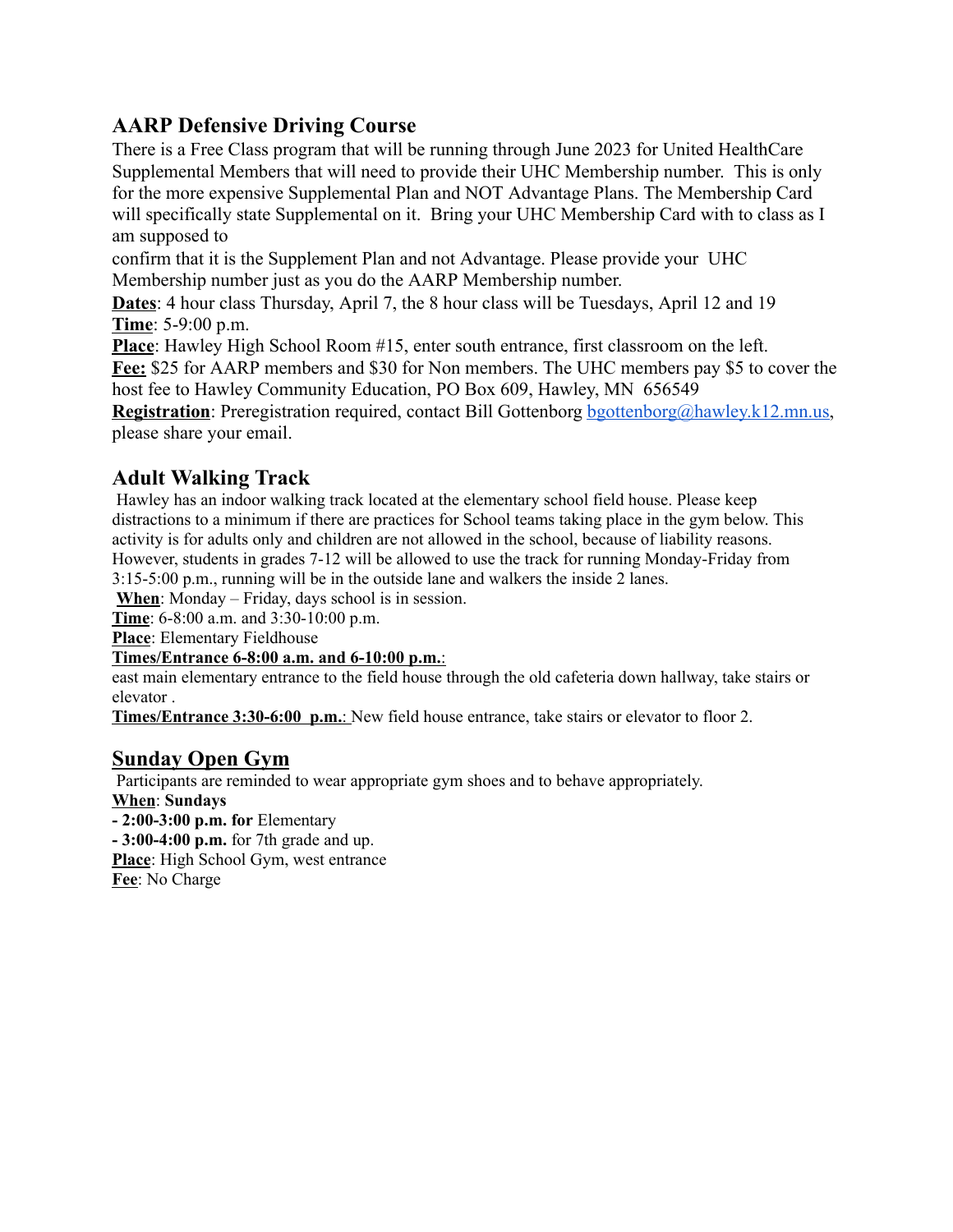#### **Sliding Hill**

The Hawley Park Board invites you to go sliding, the location of the hill is the intersection of Main and 6<sup>th</sup> street. For safety please keep clear of the orange fenced in areas. Parents, please supervise your children as needed. While sledding, please be considerate of clothes and careful around younger children.

#### **Skating/Warming House**

The Westgate Park Ice Rink and Warming House

is open. The City of Hawley, Hawley Park Board, and Community Education welcome you to come and skate. The North part of the picnic shelter is the Warming House. Rest rooms are available during warming house hours. The Warming House will be closed if it is - 15 degrees or the wind chill is -30 degrees or colder or if the ice conditions are not skateable (too warm/too much snow). Hockey is to be played inside the hockey boards only! The ice on the outside the boards is for figure skating.

### **WARMING HOUSE HOURS:**

**Monday-Fridays**: 4-8:30 p.m. **Saturdays, Sundays & School Holidays**: 1-8:30 p.m.

#### **2022 Nugget Archery**

The Archery Program begins on Sunday, January 30th This is an Indoor Target Archery Sport offered at Hawley High School and is part of the National Archery in the Schools Program (NASP). The program is set up on two levels, one for students who want to enjoy archery as an extracurricular winter sport and another for students who want to compete on the nugget archery team. The "Nugget team" will prepare for and travel to archery tournaments around the region to compete with schools hosting team competitions. The team will also be preparing for the State NASP tournament at the end of March. All students who participate in the program are eligible and encouraged to be part of the team activities. Pre- Registration and fees required through Hawley Community Education.

**Who**: Boys and Girls grades 4-12

**Practices**: Thursdays 7-8:30 p.m. & Sundays 6:30-8:30 p.m. in the Elementary Gym, January 30-March 29 Program

**Fee**: \$25.00 (does not include fee for tourneys).

**Coaches**: Rocque Grandstrand 218-255-5216 rblack89@live.com, Stuart Grandstrand 701-640-9250 [sgrandstrand@live.com](mailto:sgrandstrand@live.com), Dale Griffin, Jon Beckerleg, Randi Beckerleg, Joseph **Hass**